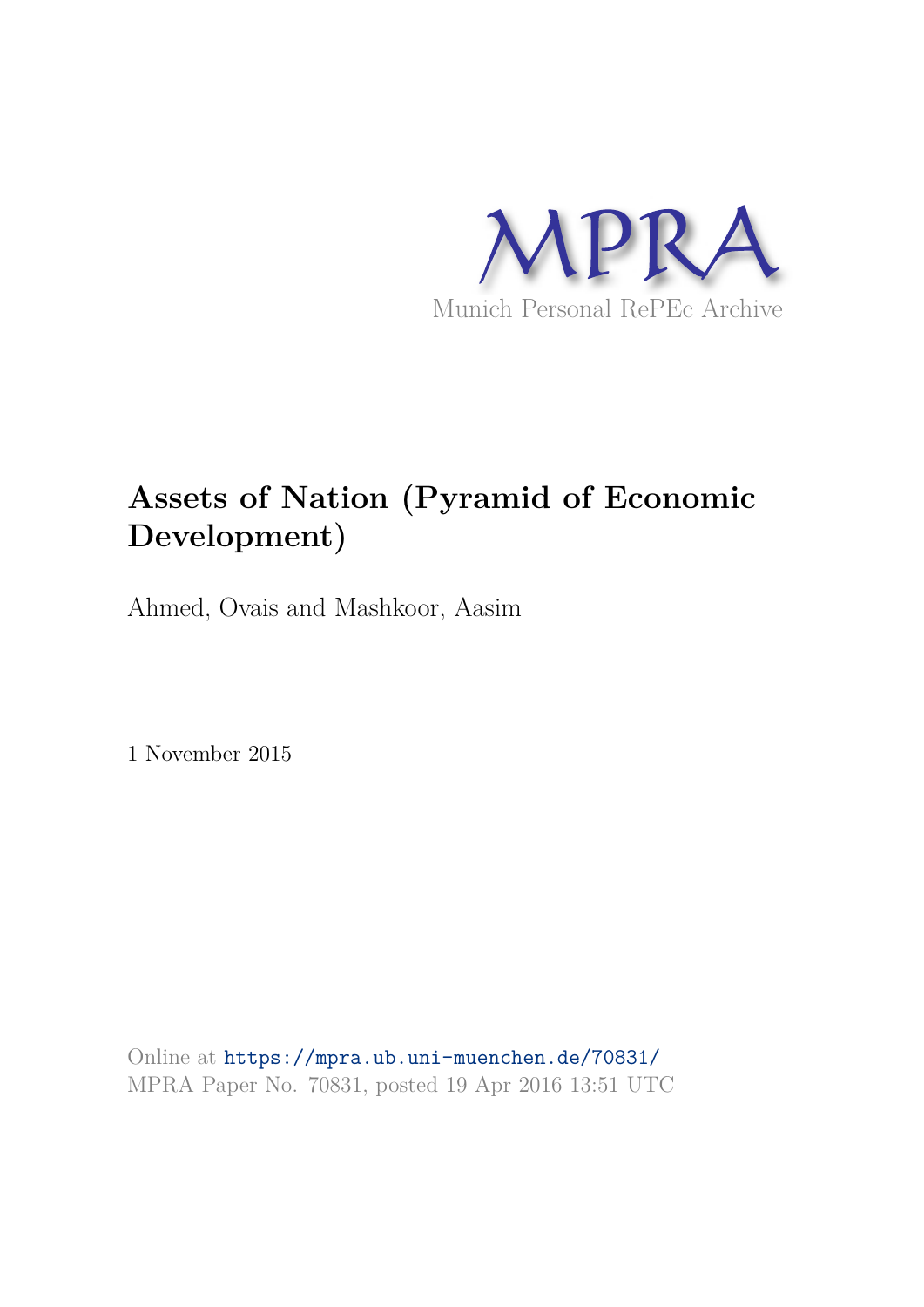Assets of Nation which are necessary for country's development (Pyramids of Economic Development)

By

Aasim Mashkoor (PhD Scholar)

And

Ovais Ahmed (PhD Scholar)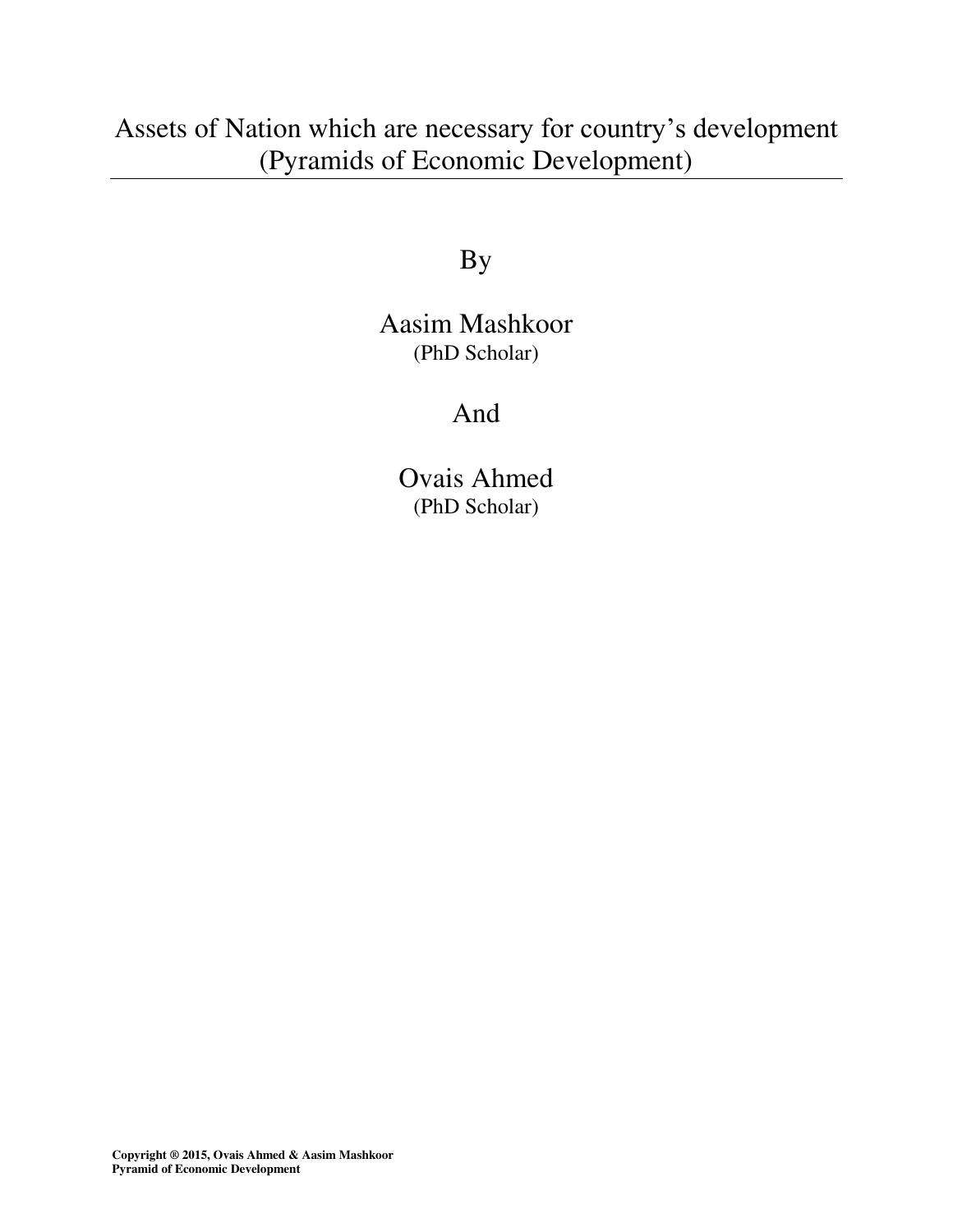## **1 Introduction**

The world's evolution is faster than ever before, hundred years ago nobody knew computer now palm tops are a common sight. Innovations make life easier but at the same time new problems of life are rising and scientists are working to solve them. The assets of nations are necessary for survival and development in human life. The below chart is derived for what are the assets of nations it can help to develop the living standards and economic development. In contrast, those countries who are unable to maintain the below four, they will be vanished from the world map automatically.



If we go through the American continent development program the existence and utilization of above four is the main cause of their continuous economic prowess. Canada has more fresh water than whole Asia combined together. In fact world's 40% fresh sweet water is in Canada. Second America has more than 2 years' water reservoirs (man build). So they don't have problems in the nest 2. That is trees and agriculture land. The country without water reservoirs became slowly died down the best example is Pakistan. In last 40 years there were hardly any water reservoirs built by the governments. Pakistan has only 150 days of water conservation as compared to India more than 300 days and Bangladesh more than 200 days. On relating to any country's economic expansion in the sense of water development is depend upon good governance, more concern administration policies and political stability. The big issue in economy is water resources, deforestation, inappropriate agriculture yielding and minerals.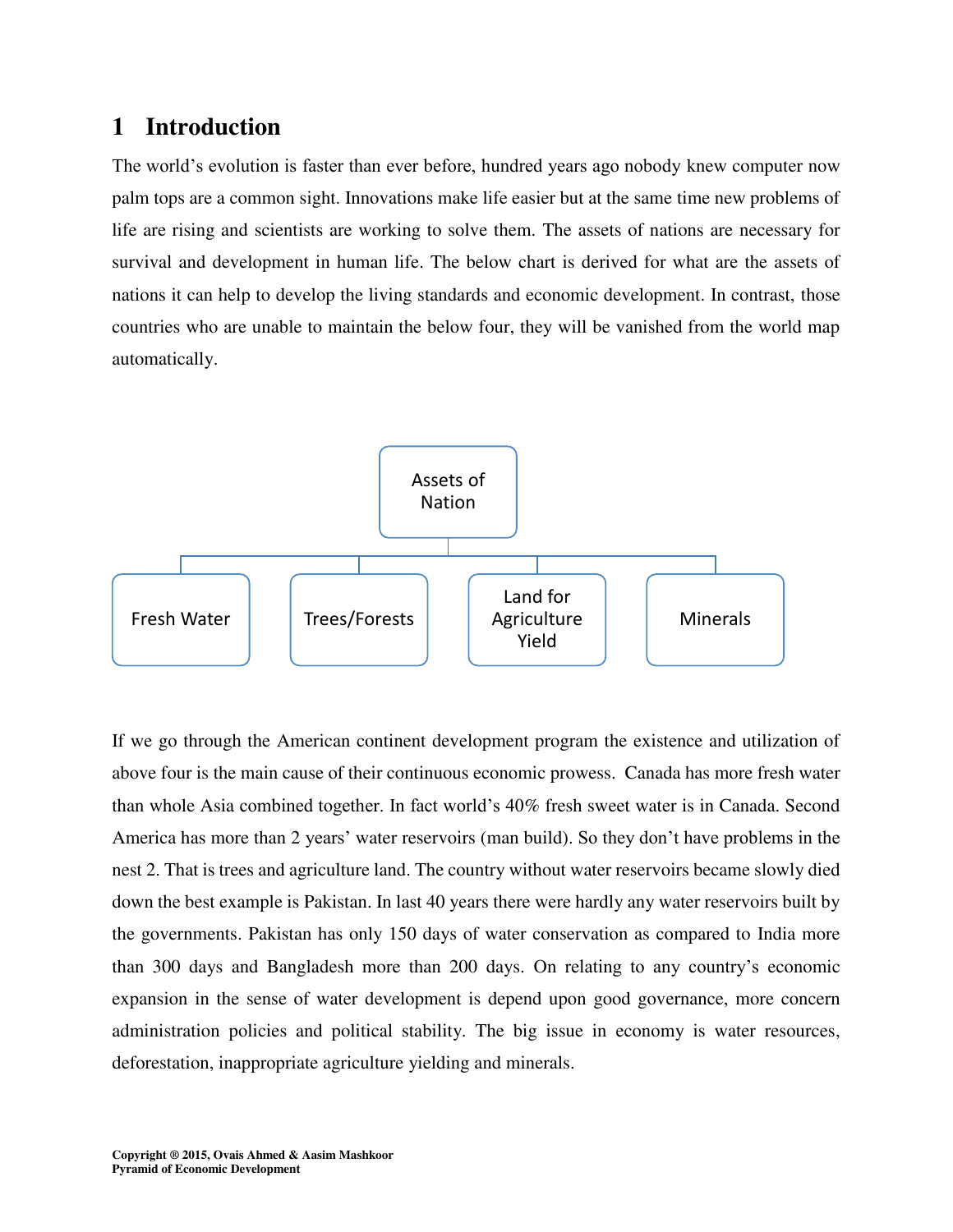The focus of mainstream is water crisis that life is totally depend upon it. Eventually, utilization of fresh water is not being provided to our country. Besides, Increasing in water demand is affecting on institutional, hydrologic and economic conditions. On the demand concerns, information technology are improving water policies modeling globally. Limited reservoir, political changes, poor governance and administration is revoking the decisions maker to build dams which will be economy to make proper water system development in future. In contrast, if we put light on our neighborhood country where they are affectionately putting their efforts for saving fresh water for fulfilling the demand of their country. The growing demand of water is lesser the availability and high cost of generating further supplies.

#### **1.1.1 Brief of Indus Water Treaty – A Case Study of Pakistan**

In earlier 1960, the water treaty program had been signed by Nehru and Ayoub Khan in Karachi. These arrangements were settle for relation sustain between Pakistan and India in the manner of hope and peaceful for future economic developments for both countries. However, it might have been henceforth dealt with in the cooperative spirit between Indo-Pak relations. However, this relation was very short period of time to handle the situation strategically, after all it was out of hope to any longer. After the arrangements between bilateral, Indus water distribution has become controversial after the war between Pakistan and India in 1965. In 1973, Indus Water Treat was to be diverted to India where three big rivers (Ravi, Beas and Sutley) connects each other. The system of water distribution and link canals will be substitute from a different resources of water. India were threatened to immobilize the three tributaries in 1965 with substantial causes to the crops and field in Pakistan.<sup>1</sup> The prospective idea came from saving the fresh water not only drinking purpose, but also use for generating planned electricity plants. These large dams could be helpful to reduce the shortages of electricity issues in Pakistan.

 1 The International and Comparative Law Quarterly, Vol. 18, No. 3 (Jul., 1969), pp. 718-738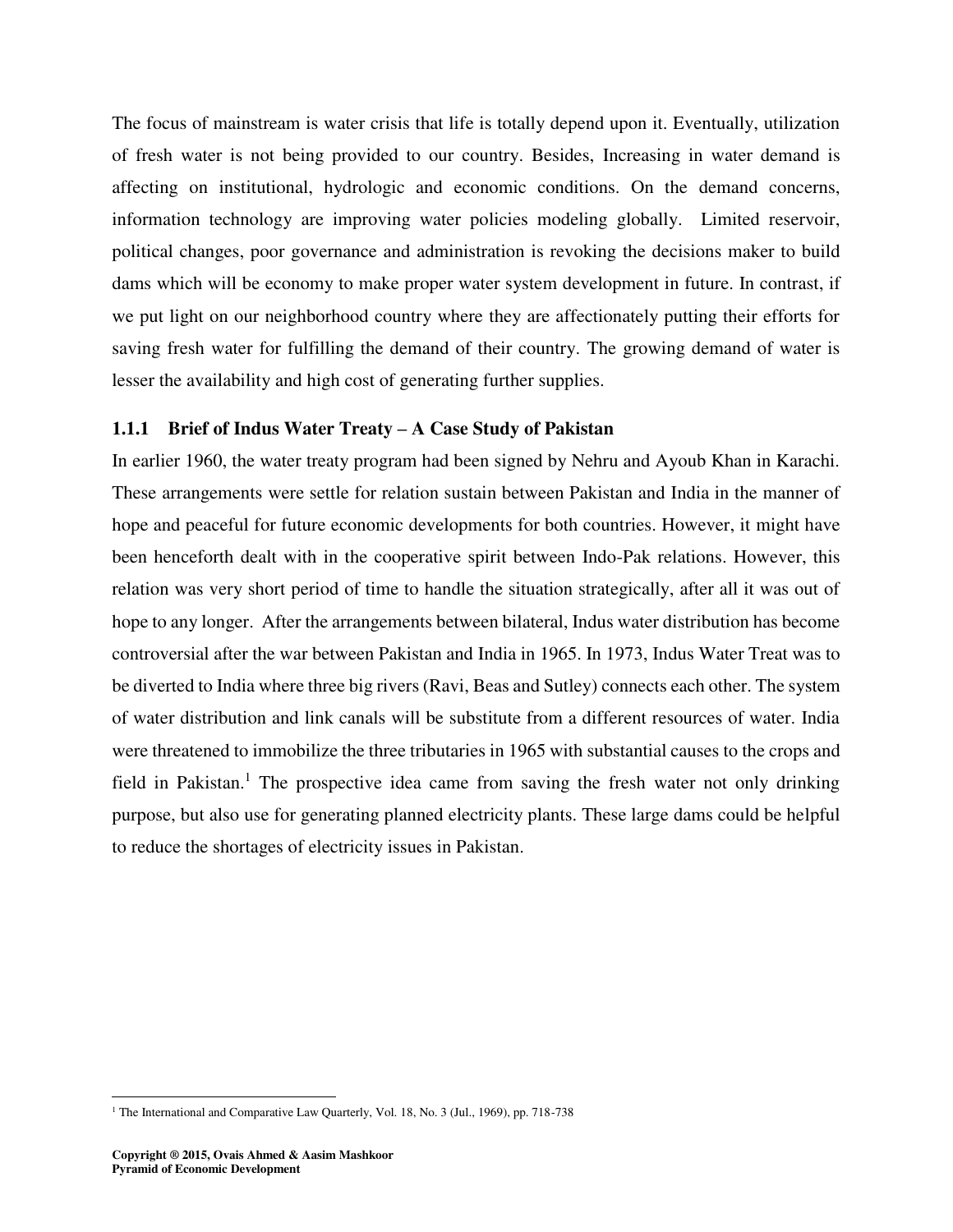

Figure 1: India and Pakistan in 1949; Pakistani areas are darkly shaded (source: UK Foreign Office Files for India, Pakistan, and Afghanistan, 1947–1980. Reproduced with permission from the National Archives: http://www.nationalarchives.gov.uk/)

The prospect of new large dams on the Indus River and its tributaries has complicated relations between provinces in Pakistan for many decades.<sup>2</sup> Another studies have found the water resources that substantially necessary for economic development. Nation building and state-founding both are remarkably associated with each other. Economic infrastructure is formed by ideological-

 $\overline{a}$ 

<sup>&</sup>lt;sup>2</sup> Mustafa D, Akhter M and Nasrallah N (2013) "Understanding Pakistan's Water/Security Nexus." Peaceworks Report No. 88, Washington DC: United States Institute of Peace